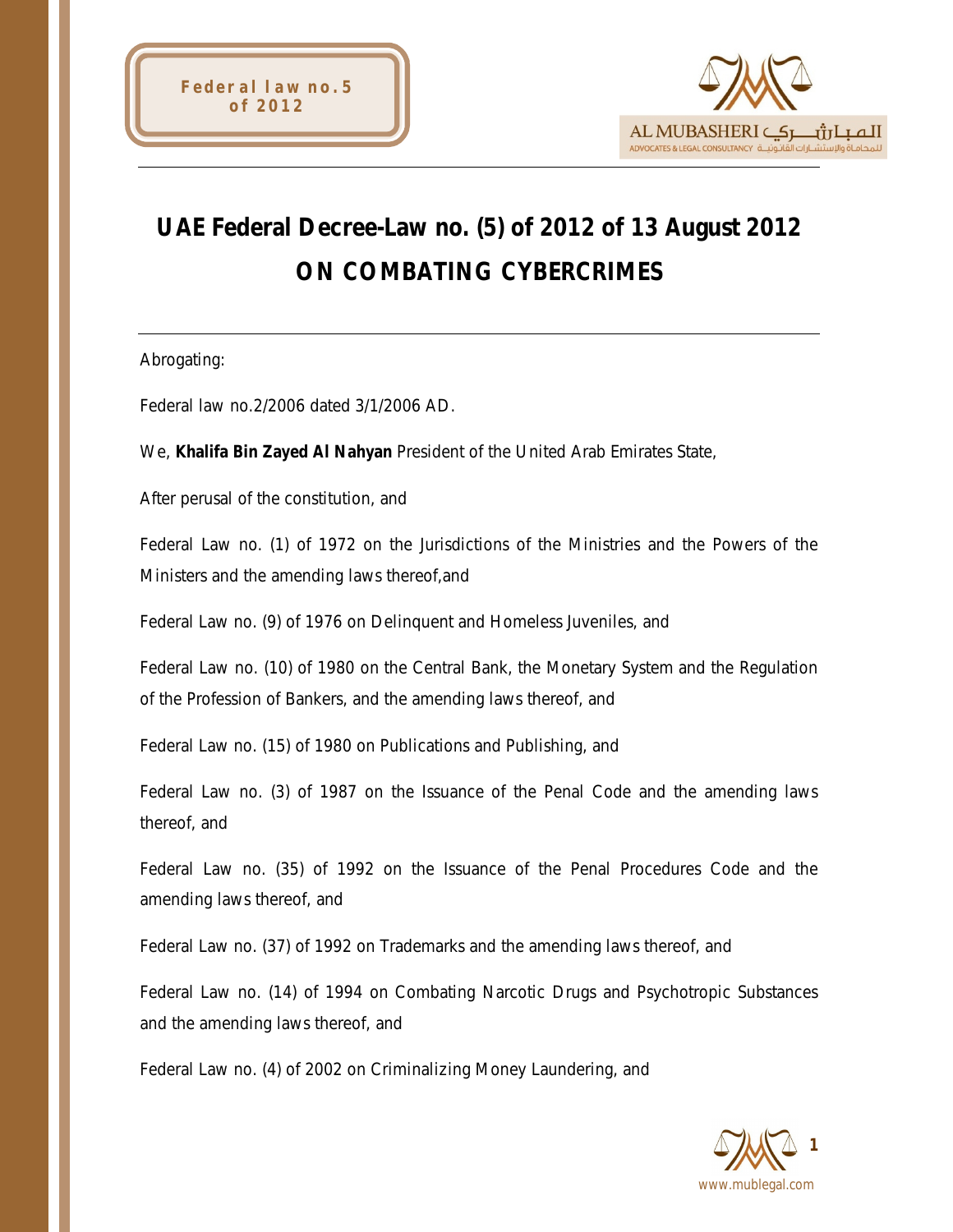Federal Law no. (7) of 2002 on the Copyright and related rights and the amending laws thereof,

Federal Law no. (17) of 2002 on Regulation and Protection of Industrial Ownership patents, industrial drawings and designs, and

Federal Decree-Law no. (3) of 2003 on Regulation of the Communication Sector and the amending Laws thereof, and

Federal Decree-Law no. (1) of 2004 on Combating Terrorism Crimes, and

Federal Law no. (1) of 2006 on Electronic Transactions and Commerce, and

Federal Law no. (2) of 2006 on Combating Cybercrimes, and

Federal Law no. (51) of 2006 on Combating Human Trafficking, and

Federal Law no. (6) of 2008 on the Establishment of the National Council for Tourism and Archeology, and

Federal Law no. (3) of 2009 on Fire Weapons, Ammunitions and explosives, and

Federal Decree-Law no. (3) of 2012 on the Establishment of the National Electronic Security Authority, and

Upon the proposal of the Minister of Justice and the approval of the Council of Ministers,

Have promulgated the following Decree-Law:

# **Article 1**

The following terms and phrases shall have the meanings assigned opposite to each of them unless the context indicates otherwise:

**The State:** The United Arab Emirates State.

**Competent Authorities:** Federal or local authorities concerned in the electronic security affairs in the State.

**The Content:** Information, data and electronic services.

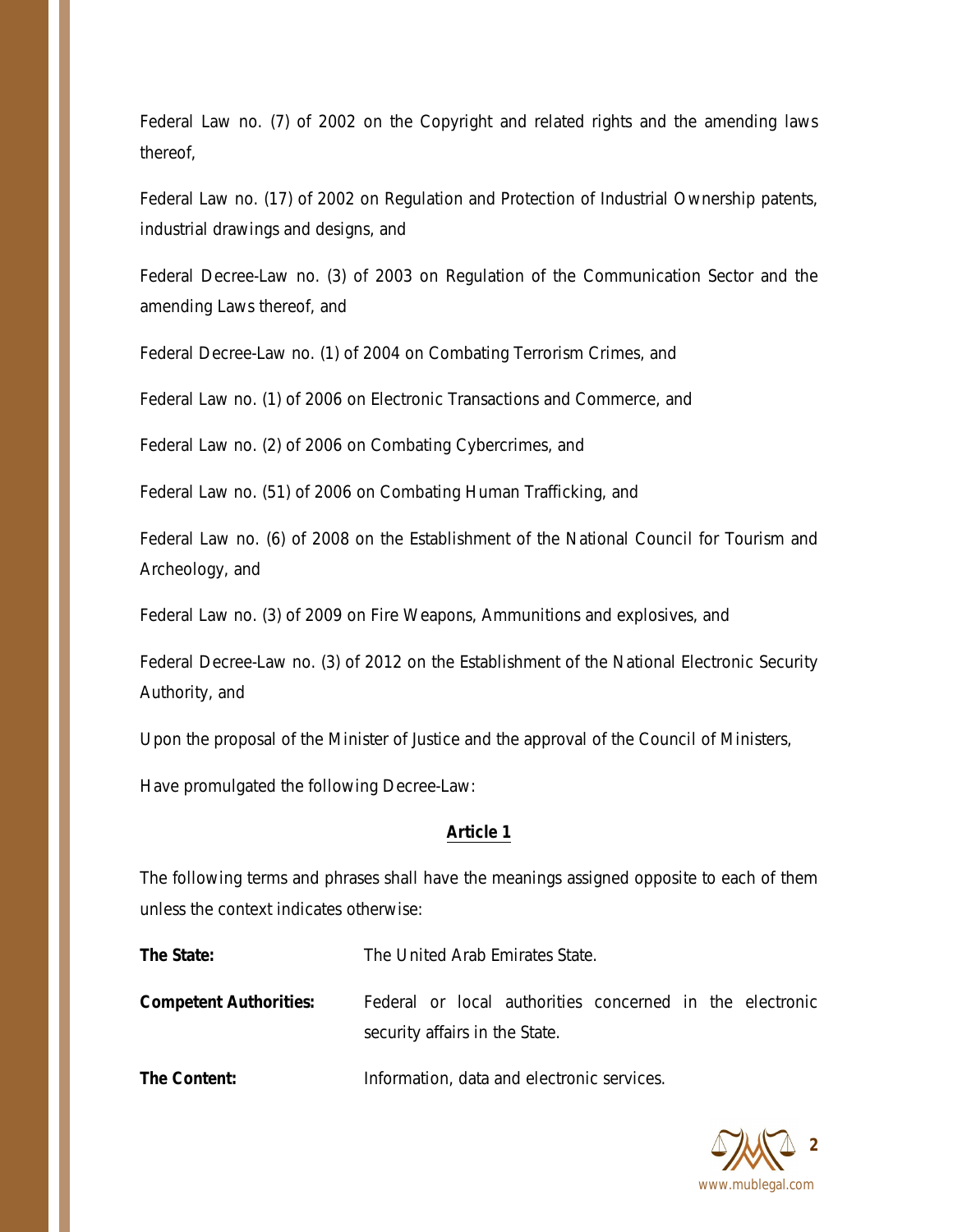- **Electronic Information:** Any information which may be stored, processed, generated and transmitted through information technology means and in specific writings, images, sound, digits, letters, symbols, signals and others. Computer Program A set of data, instructions and orders which are enforceable through information technology means designed for a certain task.
- **Electronic Information System:** A set of computer programs and information technology means designed for processing, managing and saving electronic information and the like.
- **Computer Network:** Two or more computer programs and information technology means linked together to enable users to access and exchange information.
- **Electronic Document:** A computer record or data to be established, stored, extracted, copied, sent, notified or received by electronic means through a medium.
- **Website:** A place where the electronic information are made available on the computer network, including social communication sites, personal pages and blogs.
- **Information Technology:** Any tool, whether electronic, magnetic, optical, electrochemical or any other tool which is used to process electronic data, perform logical and arithmetic operations or storage functions, and includes any directly related to or operating in conjunction with such means which enables such means to store electronic information or communicate them to others.
- **Government Data:** electronic data or information whether private or relating to the federal government or local governments of the Emirates of the State, or to federal or local public authorities or public establishments.

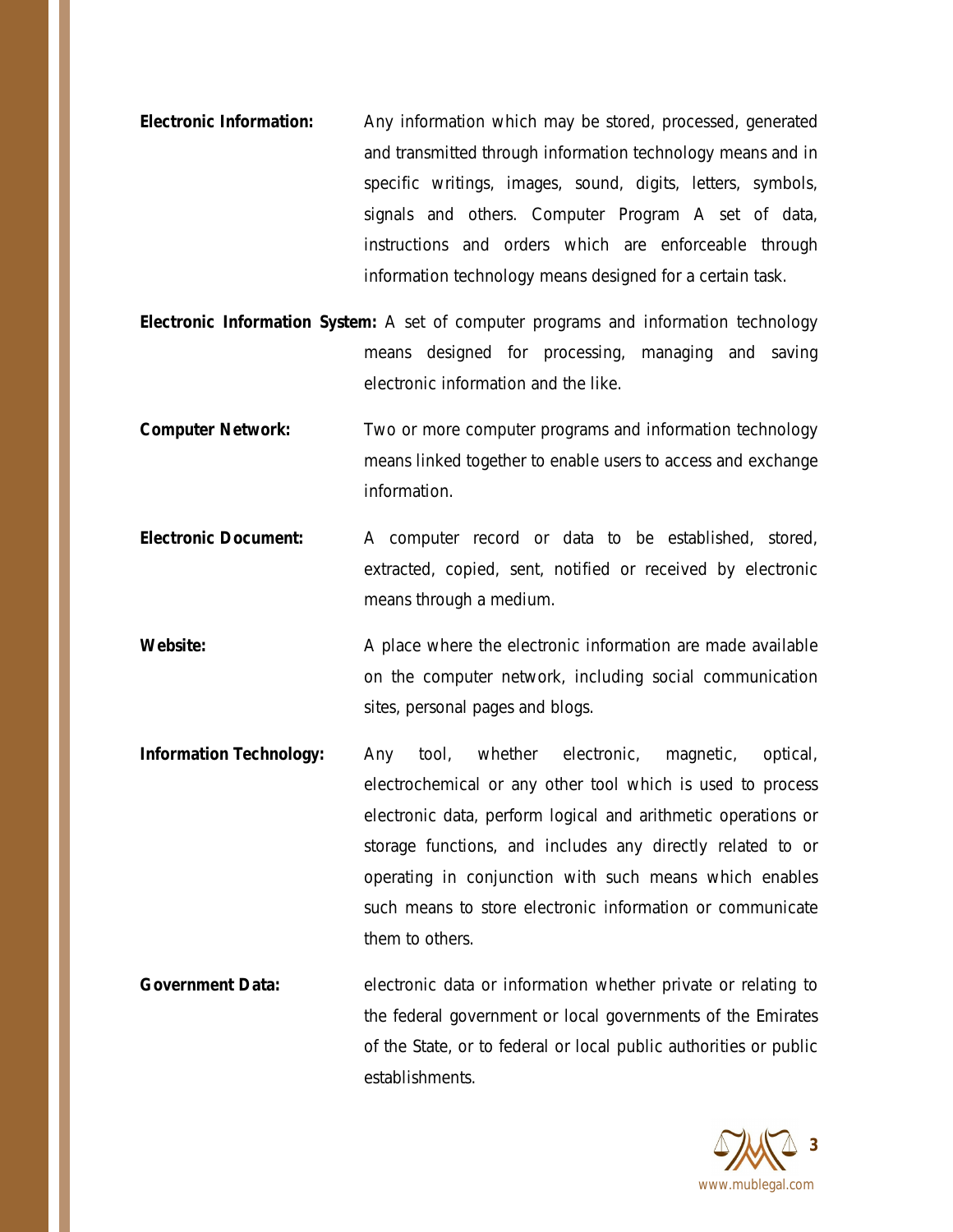**Financial, Commercial, or**

**Economical Facilities:** Any facility which acquires its financial, commercial or economical description pursuant to the license issued by the competent authority in the State.

**Electronic:** Whatever is related to electromagnetic, photoelectric, digital, credit, or light technology or the like.

**Pornography involving**

**Juveniles:** Any photographing, recordings, drawings or others which arouses sex organs or any actual, virtual or simulated sexual acts with a juvenile under eighteen years of age.

**Internet Protocol address:** A numerical label assigned to any information technology means participating in a computer network which is used for communication purposes.

**Confidential:** Any information or data unauthorized to be disclosed or made available to third parties unless by a prior permission from the owner of this authorization.

**Reception:** Viewing or obtaining data or information.

**Offense:** Every deliberate expression against any person or entity deemed by an ordinary person as insulting or afflicts the dignity or honor of that person or entity.

#### **Article 2**

1- Shall be punished by imprisonment and a fine not less than one hundred thousand dirhams and not in excess of three hundred thousand Dirhams or either of these two penalties whoever gains access to a website, an electronic information system, computer network or information technology means without authorization or in excess of authorization or unlawfully remains therein.

2- The punishment shall be imprisonment for a period of at least six month and a fine not less than one hundred and fifty thousand dirhams and not in excess of seven hundred and

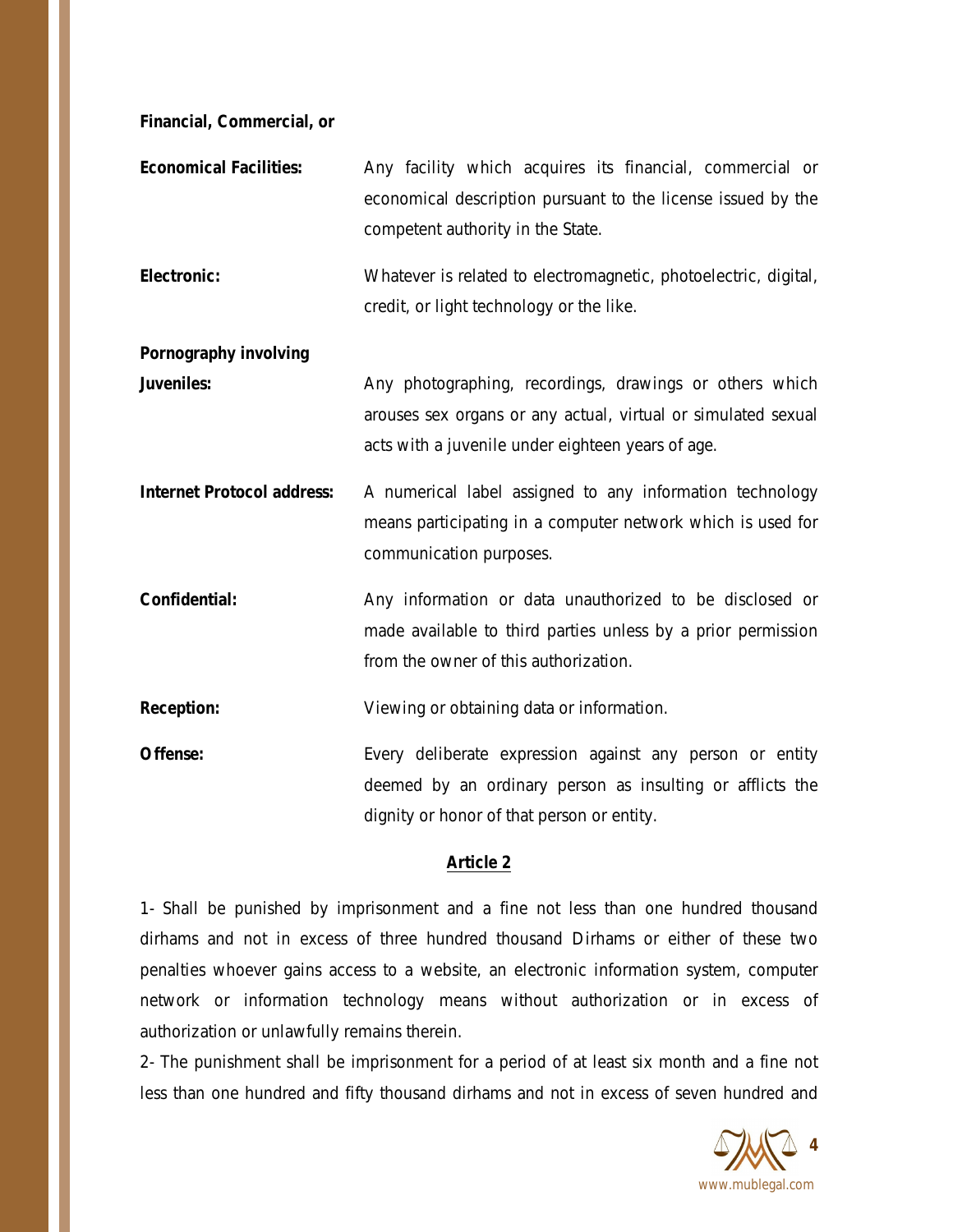fifty thousand dirhams or either of these two penalties if any of the acts specified in paragraph (10) of this Article has resulted in deletion, omission, destruction, disclosure, deterioration, alteration, copying, publication or re-publishing of any data or information.

3- The punishment shall be imprisonment for a period of at least one year and a fine not less than two hundred and fifty thousand dirhams and not in excess of one million dirhams or either of these two penalties if the data or information objects of the acts mentioned in paragraph (2) of this Article is personal.

# **Article 3**

Shall be punished by imprisonment for a period of at least one year and by a fine not less than two hundred and fifty thousand dirhams and not in excess of one million dirhams or either of these two penalties whoever commits any of the crimes specified in sections (1) and (2) of Article (2) of this Decree-Law in the course of or because of his work.

# **Article 4**

Shall be punished by temporary imprisonment and a fine not less than two hundred and fifty thousand dirhams and not in excess of one million five hundred thousand dirhams whoever accesses a website, electronic information system, computer network, or information technology means without authorization whether such access is intended to obtain government data, or confidential information relating to a financial, commercial or economical facility.

The punishment shall be imprisonment for a period of at least five years and a fine not less than five hundred thousand dirhams and not in excess of two million dirhams, if these data or information were deleted, omitted, deteriorated, destructed, disclosed, altered, copied, published or re-published.

## **Article 5**

Shall be punished by imprisonment and by a fine not less than one hundred thousand dirhams and not in excess of three hundred thousand dirhams or either of these two penalties whoever gains access to a website without authorization intending to change its designs, or delete, destroy or modify it, or occupy its address.

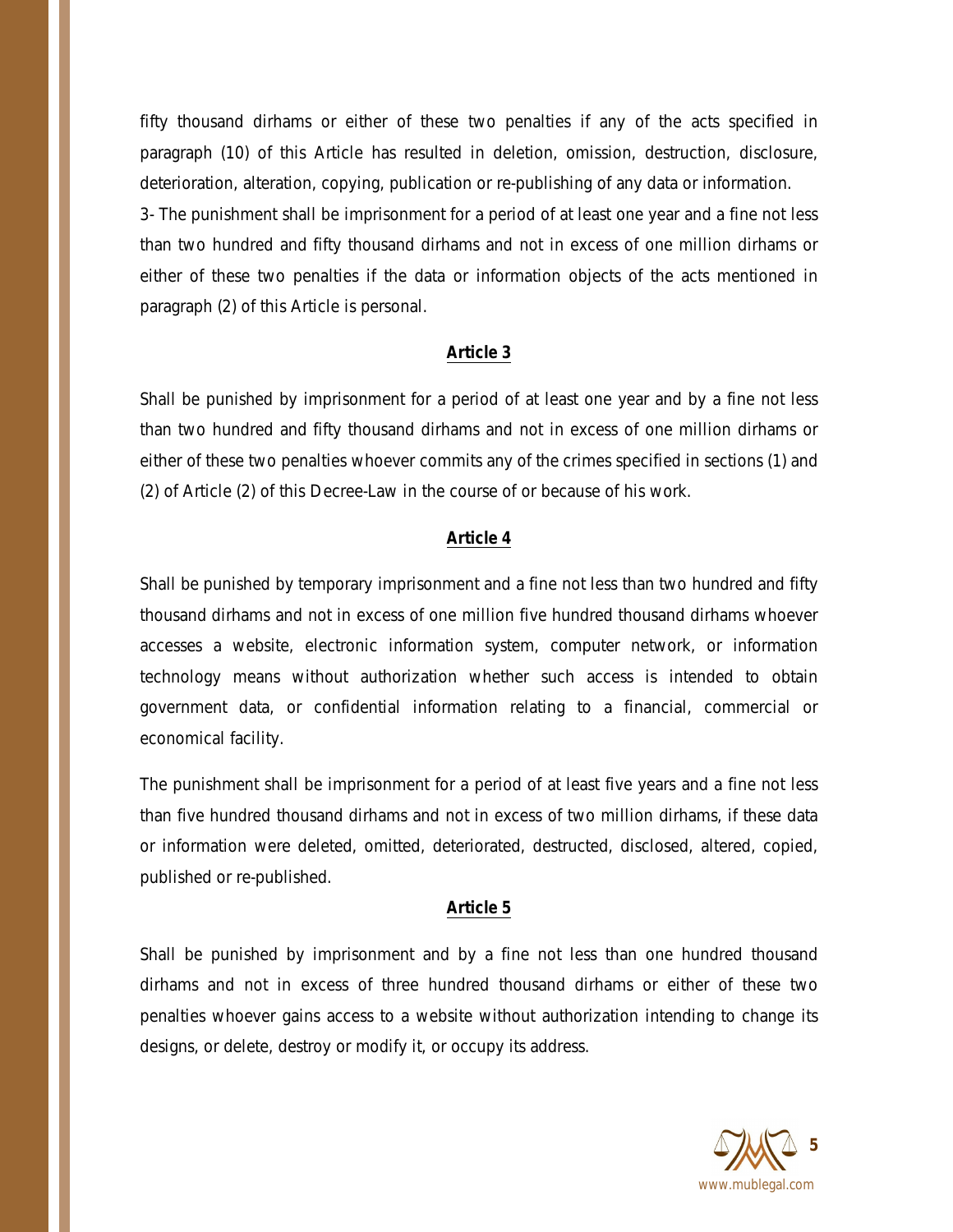#### **Article 6**

Shall be punished by temporary imprisonment and a fine not less than one hundred and fifty thousand dirhams and not in excess of seven hundred and fifty thousand dirhams whoever commits forgery of any electronic document of the federal or local government or authorities or federal or local public establishments.

The punishment shall be both imprisonment and a fine not less than one hundred thousand dirhams and not in excess of three hundred thousand dirhams or either of these two penalties if the forged documents belong to an authority other than those mentioned in paragraph one of this Article.

Shall be punished by the same penalty decided for the crime of forgery, as the case may be, whoever uses this forged electronic document with his knowledge that the document is forged.

#### **Article 7**

Shall be punished by temporary imprisonment whoever obtains, possesses, modifies, destroys or discloses without authorization the data of any electronic document or electronic information through the computer network, a website, an electronic information system or information technology means where these data or information are related to medical examinations, medical diagnosis, medical treatment or care or medical records.

## **Article 8**

Shall be punished by imprisonment and a fine not less than one hundred thousand dirhams and not in excess of three hundred thousand dirhams or either of these two penalties whoever hinders or obstructs access to the computer network or to a website or an electronic information system.

#### **Article 9**

Shall be punished by imprisonment and a fine not less than one hundred and fifty thousand dirhams and not in excess of five hundred thousand dirhams or either of these two penalties whoever uses a fraudulent computer network protocol address by using a false address or a third-party address by any other means for the purpose of committing a crime or preventing

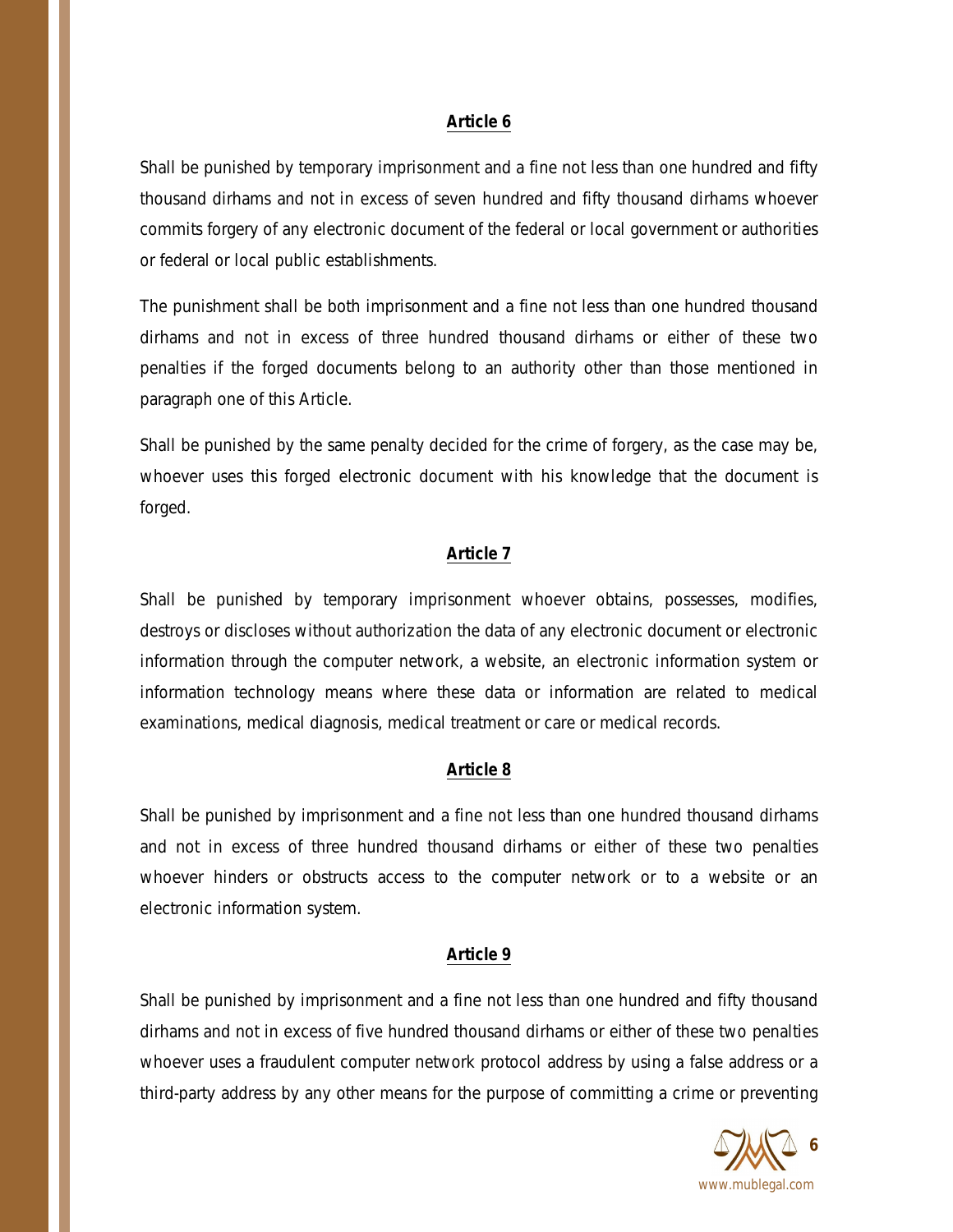its discovery.

#### **Article 10**

Shall be punished by imprisonment for a period of at least five years and a fine not less than five hundred thousand dirhams and notin excess of three million dirhams or either of these two penalties whoever willfully and without authorization runs a software on the computer network or an electronic information system or any information technology means, and caused them to stop functioning or being impaired, or resulted in crashing, deletion, omission, destruction or alteration of the program, system, website, data or information.

The punishment shall be imprisonment and a fine not in excess of five hundred thousand dirhams or either of these two penalties if the result was not reached. The punishment shall be imprisonment and a fine or either of these two penalties for any deliberate act which intends to flood the electronic mail with messages causing it to stop functioning, inactivate it or destroy its contents.

#### **Article 11**

Shall be punished by imprisonment for a period of at least one year and a fine not less than two hundred and fifty thousand dirhams and not in excess of one million dirhams or either of these two penalties whoever takes over a personal property, benefit, deed or its signature whether for oneself or for other persons and without legal right, by resorting to any fraudulent method or by adopting a false name, or false impersonation through the computer network, or an electronic information system or any information technology means.

## **Article 12**

Shall be punished by imprisonment and a fine or either of these two penalties whoever gains access, without legal right, to credit or electronic card numbers or data or to bank accounts numbers or data or any other electronic payment method by using the computer network or an electronic information system or any information technology means. The punishment shall be imprisonment for a period of at least six months and a fine not less than one hundred thousand dirhams and not in excess of three hundred thousand dirhams or either of these two penalties, if it is intended to use these data and numbers to take over the funds of others of to benefit from the services which they provide.

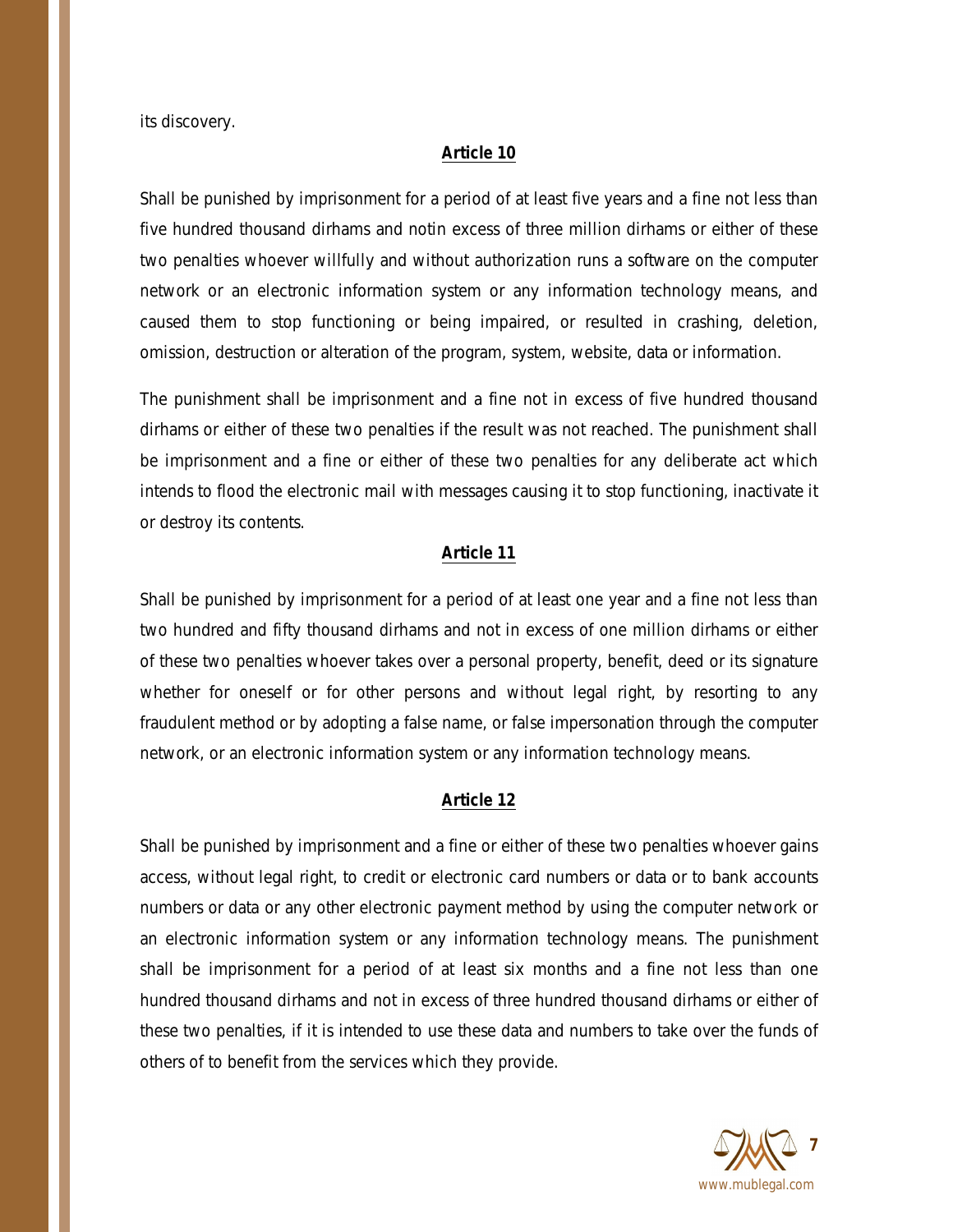If he has reached to take over the funds of others whether for himself or for others, he shall be punished by imprisonment for a period of at least one year, and a fine not less than two hundred thousand dirhams and not in excess of one million dirhams or either of these two penalties.

Shall be punished with the same penalty specified in the preceding paragraph, whoever publishes or re-publishes credit or electronic card numbers or data or bank accounts numbers of data which belong to others or any other electronic payment method.

# **Article 13**

Shall be punished by imprisonment and a fine not less than five hundred thousand dirhams and not in excess of two million dirhams or either of these two penalties whoever forges, counterfeits or reproduces a credit card or debit card or any other electronic payment method by using any information technology means or computer program.

Shall be punished by the same penalty whoever:

1- Manufactures or designs any information technology means or computer program for the purpose of facilitating any of the acts specified in paragraph 1 of this Article.

2- Uses, without authorization, a credit or electronic card or debit card or any other electronic payment method aiming to obtain, whether for himself or for others, the funds or properties of others or benefit from the services provided by third parties.

3- Accepts to deal with these forged, counterfeited, reproduced cards or other electronic payment method with his knowledge of its illegality.

## **Article 14**

Shall be punished by imprisonment and a fine not less than two hundred thousand dirhams and not in excess of five hundred thousand dirhams or either of these two penalties whoever obtains, without legal right, a secret number, code, password or any other means to have access to an information technology means, website, electronic information system, computer network or electronic information.

Shall be punished with the same penalty whoever prepares, designs, produces, sells, buys, imports, displays for sale or make available any computer program or any information technology means, or promotes by any means links to websites, computer program or any

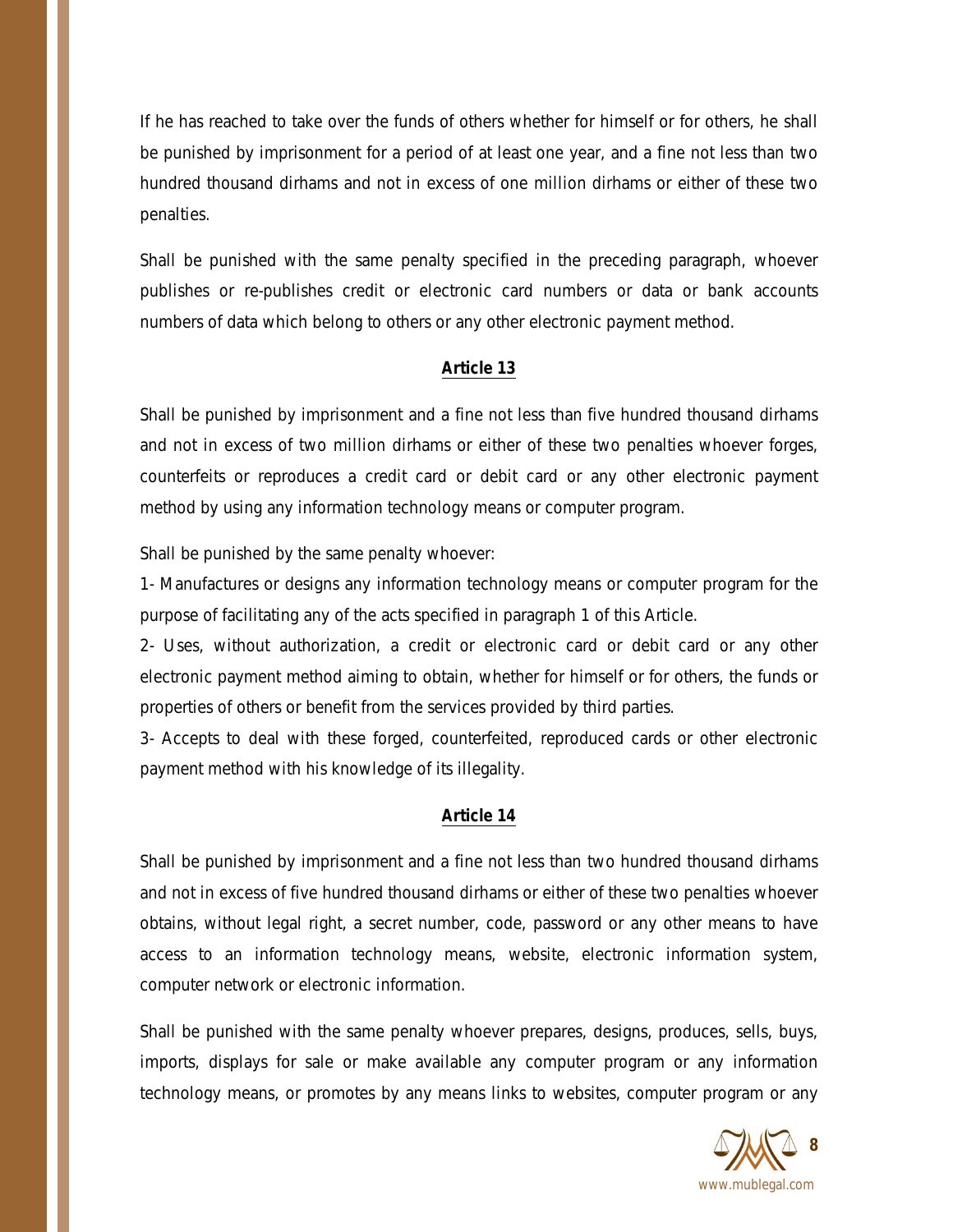information technology means designed for the purposes of committing, facilitating or abetting in the commission of the crimes specified in this Decree-Law.

# **Article 15**

Shall be punished by imprisonment and a fine not less than one hundred fifty thousand dirhams and not in excess of five hundred thousand dirhams or either of these two penalties whoever, without authorization, deliberately receives or intercepts any communication through any computer network.

Whoever discloses the information which he has obtained through illegal reception or interception of communications shall be punished by imprisonment for a period of at least one year.

# **Article 16**

Shall be punished by imprisonment for a period of two years at most and a fine not less than two hundred fifty thousand dirhams and not in excess of five hundred thousand dirhams or either of these two penalties whoever uses a computer network or information technology means to extort or threaten another person to force him to engage in or prevent him from engaging in a certain act.

The punishment shall be imprisonment up to ten years if the subject of threat is to commit a felony or engage in matters against honor or morals.

## **Article 17**

Shall be punished by imprisonment and a fine not less than two hundred and fifty thousand dirhams and not in excess of five hundred thousand dirhams or either of these two penalties whoever establishes, manages or runs a website or transmits, sends, publishes or republishes through the computer network pornographic materials or gambling activities and whatever that may afflict the public morals.

Shall be punished by the same penalty whoever produces, draws up, prepares, sends or saves for exploitation, distribution, or display to others through the computer network, pornographic materials or gambling activities and whatever that may afflict the public

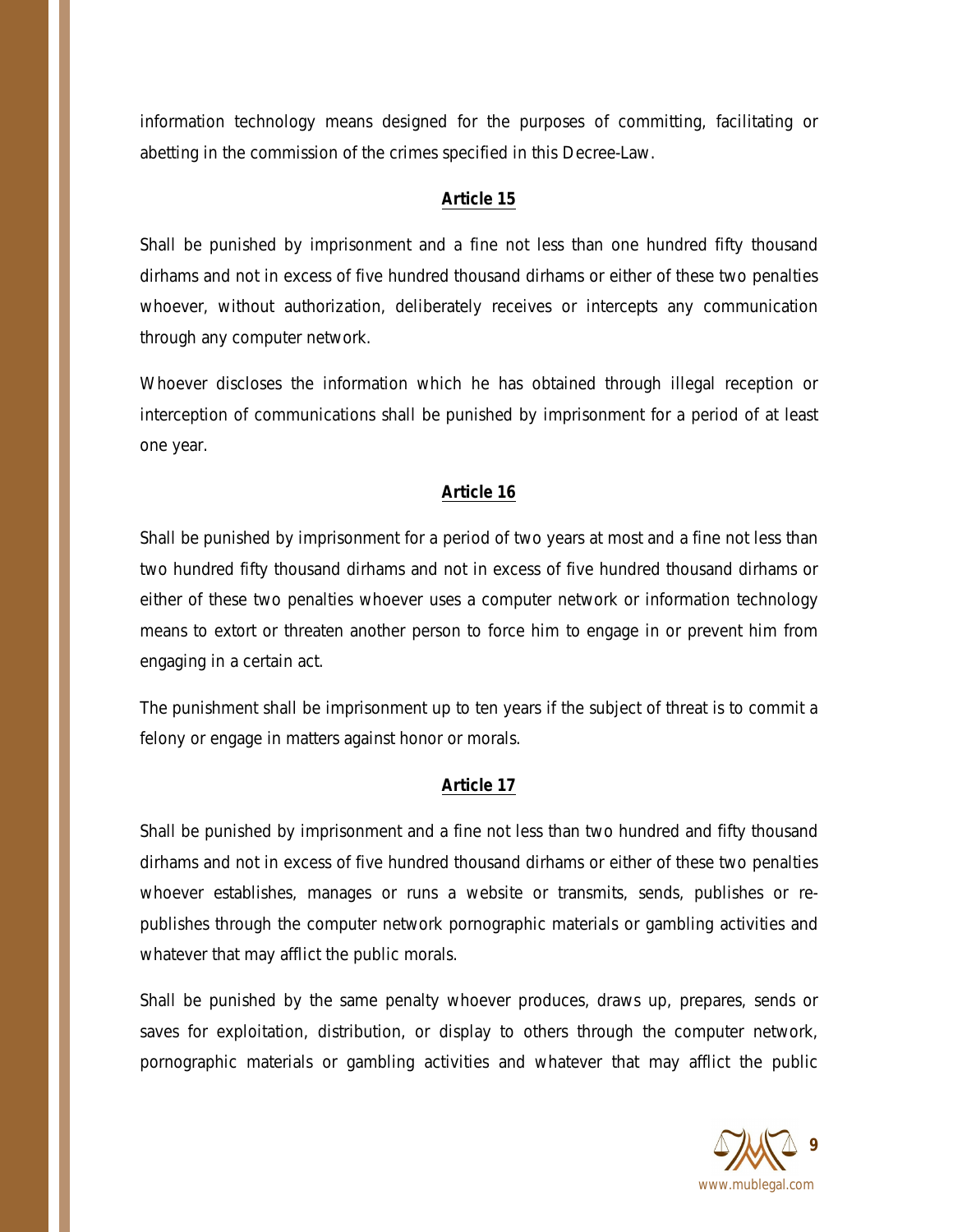morals.

If the subject of the pornographic content involves a juvenile under eighteen years of age, or if such content is designed to seduce juveniles, the principal shall be punished by imprisonment for a period of at least one year and a fine not less than fifty thousand dirhams and not in excess of one hundred and fifty thousand dirhams.

### **Article 18**

Shall be punished by imprisonment for a period of at least six months and a fine not less than one hundred fifty thousand dirhams and not in excess of one million dirhams whoever has deliberately acquired pornographic materials involving juveniles by using an electronic information system or computer network or electronic website or any information technology means.

### **Article 19**

Shall be punished by imprisonment and a fine not less than two hundred fifty thousand dirhams and not in excess of one million dirhams or either of these two penalties whoever entices, aids or abets another person, by using a computer network or any information technology means, to engage in prostitution or lewdness.

The punishment shall be imprisonment for a period of at least five years and a fine not in excess of one million dirhams if the victim is a juvenile under the age of eighteen years of age.

#### **Article 20**

Without prejudice to the crime of slander determined by the Islamic Sharia, shall be punished by imprisonment and a fine not less than two hundred fifty thousand dirhams and not in excess of five hundred thousand dirhams or either of these two penalties whoever insults or accuses another person of a matter of which he shall be subject to punishment or being held in contempt by others, by using a computer network or an information technology means.

If a slander or insult is committed against a public official or servant in the course of or

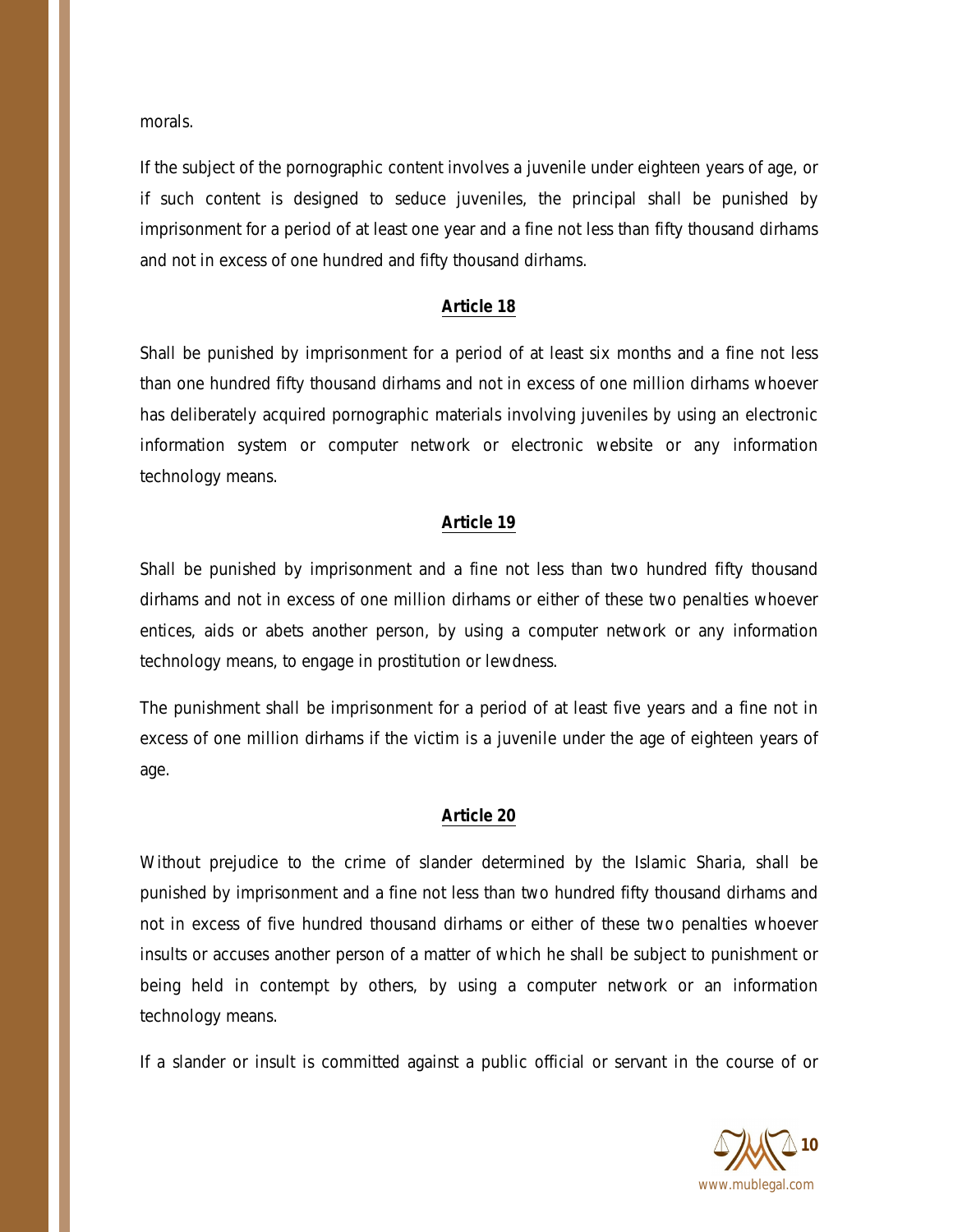because of his work, this shall be considered an aggravating factor of the crime.

## **Article 21**

Shall be punished by imprisonment of a period of at least six months and a fine not less than one hundred and fifty thousand dirhams and not in excess of five hundred thousand dirhams or either of these two penalties whoever uses a computer network or and electronic information system or any information technology means for the invasion of privacy of another person in other than the cases allowed by the law and by any of the following ways:

1- Eavesdropping, interception, recording, transferring, transmitting or disclosure of conversations or communications, or audio or visual materials.

2- Photographing others or creating, transferring, disclosing, copying or saving electronic photos.

3- Publishing news, electronic photos or photographs, scenes, comments, statements or information even if true and correct.

Shall also be punished by imprisonment for a period of at least one year and a fine not less than two hundred and fifty thousand dirhams and not in excess of five hundred thousand dirhams or either of these two penalties whoever uses an electronic information system or any information technology means for amending or processing a record, photo or scene for the purpose of defamation of or offending another person or for attacking or invading his privacy.

## **Article 22**

Shall be punished by imprisonment for a period of at least six months and a fine not less than five hundred thousand dirhams and not in excess of one million dirhams or either of these two penalties whoever uses, without authorization, any computer network, website or information technology means to disclose confidential information which he has obtained in the course of or because of his work.

## **Article 23**

Shall be punished by temporary imprisonment and a fine not less than five hundred thousand dirhams and not in excess of one million dirhams or either of these two penalties whoever establishes, administer or runs a website or publishes information on a computer

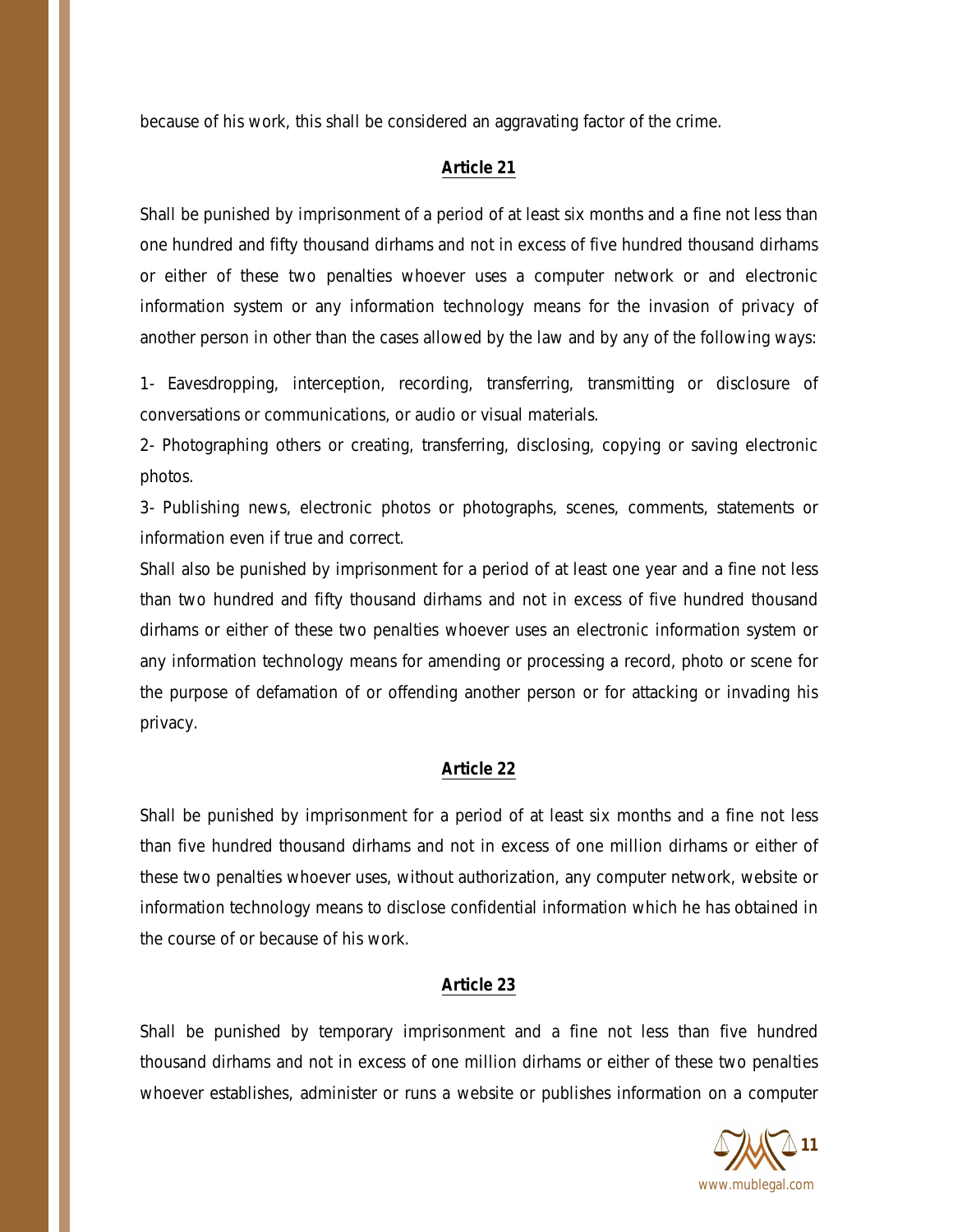network or any information technology means for the purpose of trafficking in humans or human organs or dealing in them illegally.

#### **Article 24**

Shall be punished by temporary imprisonment and a fine not less than five hundred thousand dirhams and not in excess of one million dirhams whoever establishes or administer or runs a website or publishes on a computer network or any information technology means which would promote or praise any programs or ideas which would prompt riot, hatred, racism, sectarianism, or damage the national unity or social peace or prejudice the public order and public morals.

#### **Article 25**

Shall be punished by imprisonment for a period of at least one year and a fine not less than five hundred thousand dirhams and not in excess of one million dirhams or either of these two penalties whoever establishes, manages or runs a website or publishes information on a computer network or any information technology means for the purpose of trading or promoting fire weapons, ammunition or explosives in instances other than those permitted by the law.

#### **Article 26**

Shall be punished by imprisonment for a period of at least five years and a fine not less than one million dirhams and not in excess of two million dirhams whoever establishes, manages or runs a website or publishes information on the computer network or information technology means for the interest of a terrorist group or any unauthorized group, association, organization, or body with the intent to facilitate communication with their leaders or members or attract new members, or to promote or praise their ideas, finance their activities or provide actual assistance thereof or for the purpose of publishing methods for manufacturing incendiary devices or explosives or any other devices used in terrorism acts.

## **Article 27**

Shall be punished by imprisonment and a fine not less than two hundred thousand dirhams and not in excess of five hundred thousand dirhams or either of these two penalties whoever

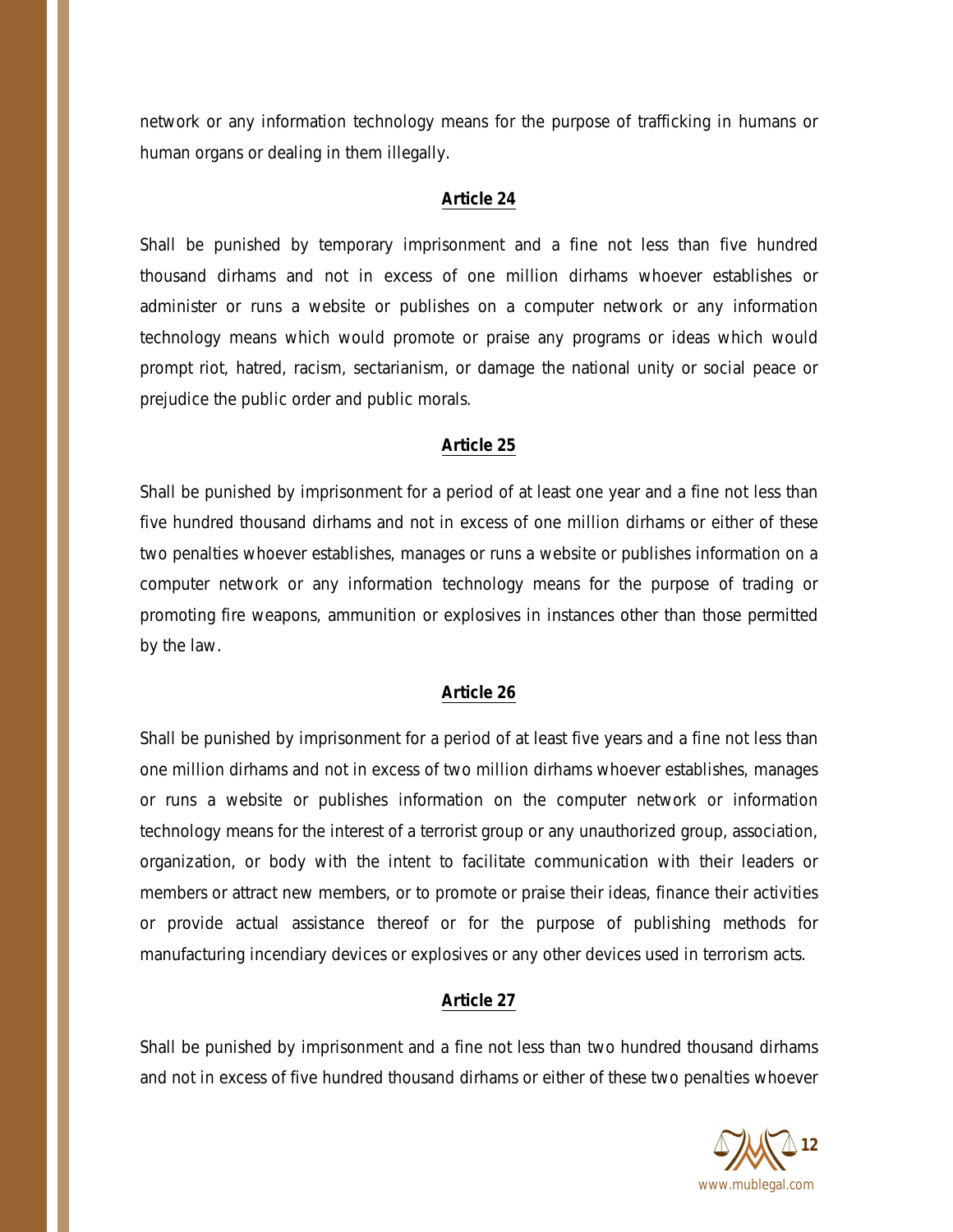establishes, manages or runs a website or publishes information on the computer network or any information technology means to call or promote for the collection of donations without a license accredited by the competent authority.

## **Article 28**

Shall be punished by temporary imprisonment and a fine not in excess of one million dirhams whoever establishes, manages or runs a website or uses information on the computer network or information technology means with intent to incite acts or publishes or transmits information, news or cartoon drawings or any other pictures which may endanger the national security and the higher interests of the State or afflicts its public order.

# **Article 29**

Shall be punished by temporary imprisonment and a fine not in excess of one million dirhams whoever publishes information, news, statements or rumors on a website or any computer network or information technology means with intent to make sarcasm or damage the reputation, prestige or stature of the State or any of its institutions or its president, vicepresident, any of the rulers of the Emirates, their crown prince's, or the deputy rulers of the Emirates, the State flag, the national peace, its logo, national anthem or any of its symbols.

# **Article 30**

Shall be punished by life imprisonment whoever establishes, manages or runs a website, or publishes information on the Computer network or information technology means aiming or calling to overthrow, change the ruling system of the State, or seize it or to disrupt the provisions of the constitution or the laws applicable in the country or to oppose the basic principles which constitutes the foundations of the ruling system of the state.

Shall be punished by the same penalty whoever promotes to, incites or facilitates to others the commission of any of the aforementioned acts.

## **Article 31**

Shall be punished by imprisonment and a fine not less than two hundred thousand dirhams and not in excess of one million dirhams or either of these two penalties whoever calls or incites to disobeying the laws and regulation in force in the State through publishing

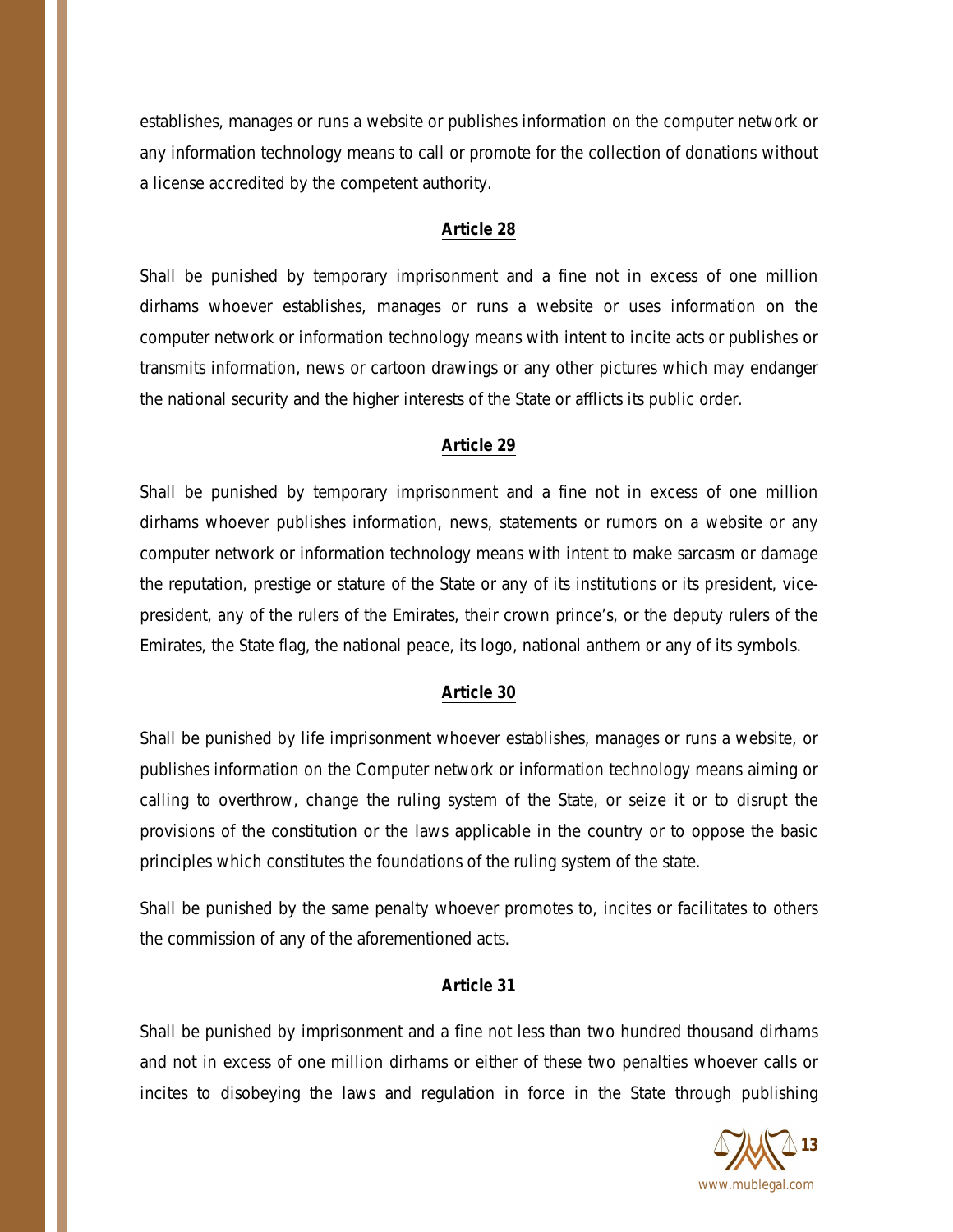information on the Computer network or information technology means.

## **Article 32**

Shall be punished by imprisonment and a fine not less than five hundred thousand dirhams and not in excess of one million dirhams or either of these two penalties whoever establishes, manages or runs a website or uses the Computer network or any information technology means for planning, organizing, promoting or calling for demonstrations or protests or the like without license from the competent authority.

### **Article 33**

Shall be punished by imprisonment and a fine not than five hundred thousand dirhams and not in excess of one million dirhams or either of these two penalties whoever establishes, manages or runs a website or uses the Computer network or information technology means for trafficking in antiquities or archaeological artifacts in instances other than those permitted by the law.

#### **Article 34**

Shall be punished by imprisonment of at least of one year and a fine not less than two hundred fifty thousand dirhams and not in excess of one million dirhams or either of these two penalties whoever uses communication services, audio or video broadcasting channels without legal right or facilitates such use by others over the Computer network or information technology means.

#### **Article 35**

Without prejudice to the provisions of the Islamic Sharia, shall be punished by imprisonment and a fine not less than two hundred fifty thousand dirhams and not in excess of one million dirhams or either of these two penalties whoever commits through the computer network or any information technology means or a website any of the following crimes:

1- Insult to any of the Islamic sanctity or rituals.

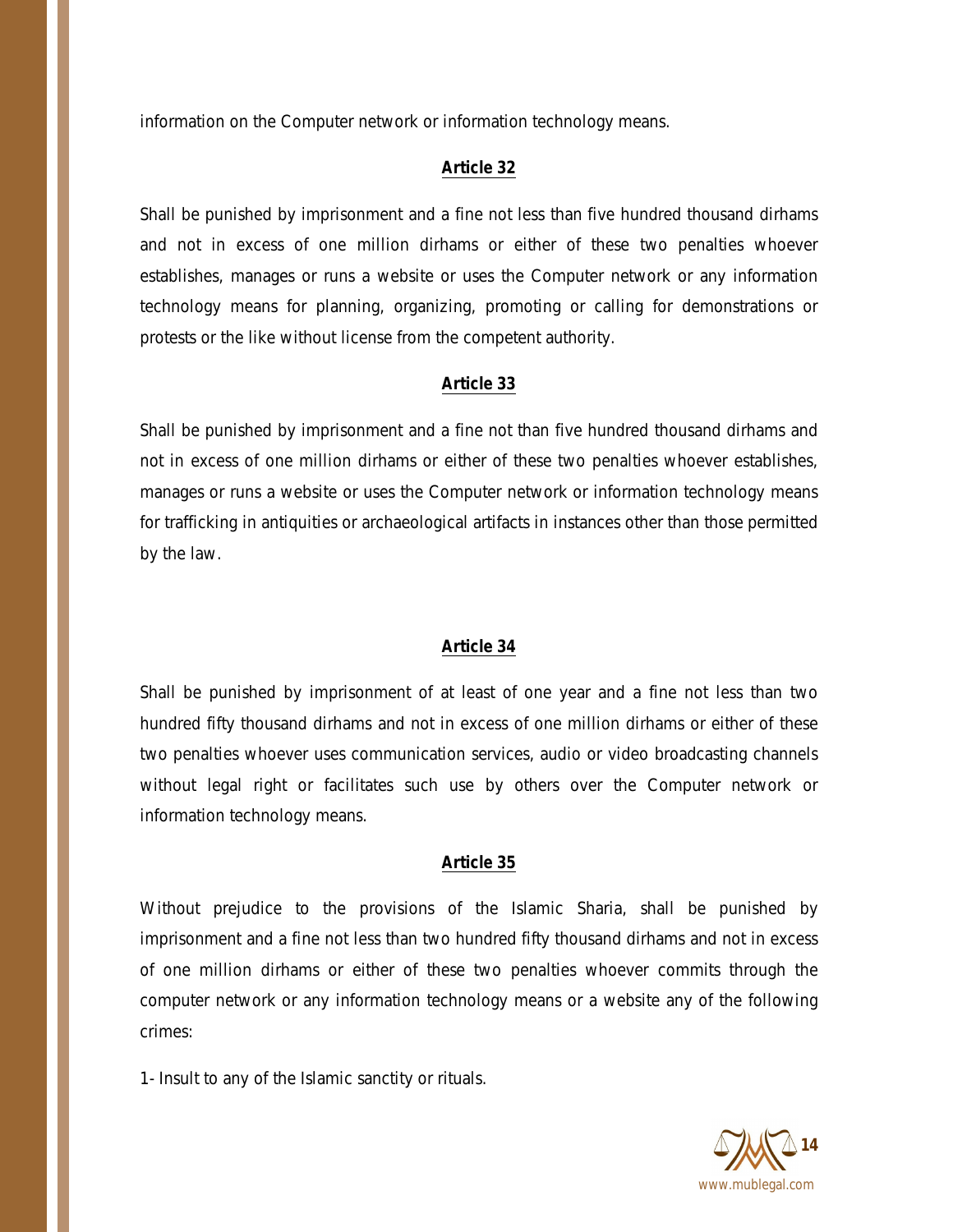2- Insult to any of the sanctity or rituals of other religions where these sanctity and rituals are inviolable pursuant to the provisions of Islamic Sharia.

3- Insult to any of the recognized celestial religions.

4- Condoning, provoking or promoting sin.

If the crime contains any insult to the Divinity (Allah, God) or to the messengers and prophets or be against the religion of Islam or injures its basis and principles which constitute its foundation, or whoever oppose or injures the well-known teachings and rituals of Islamic religion or prejudices the religion of Islam or preaching another religion or calls for, praises or promotes a doctrine or a notion which involves any of the aforementioned shall be punished by imprisonment up to seven years.

## **Article 36**

Shall be punished by temporary imprisonment and a fine not less than five hundred thousand dirhams and not in excess of one million dirhams or either of these two penalties whoever establishes, manages or runs a website or publishes information on the computer network or any information technology means for trafficking in or promoting narcotics or psychotropic substances and the like or the manner for their use or facilitates such dealing in instances other than those permitted by the law.

## **Article 37**

Without prejudice to the provisions specified in the Money Laundering Law, shall be punished by imprisonment up to seven years and by a fine not less than five hundred thousand dirhams and not in excess of two million dirhams whoever deliberately commits, by using a computer network, an electronic information system or any information technology means, any of the acts mentioned hereinafter:

1- Illegal transfer, transport or deposit of funds with intent to conceal or disguise the source of funds.

2- Concealing or disguising the nature of the illicit funds, or its origin, movement, related rights or ownership.

3- Illegal attainment, possession or use of funds with the knowledge of its illegal origin.

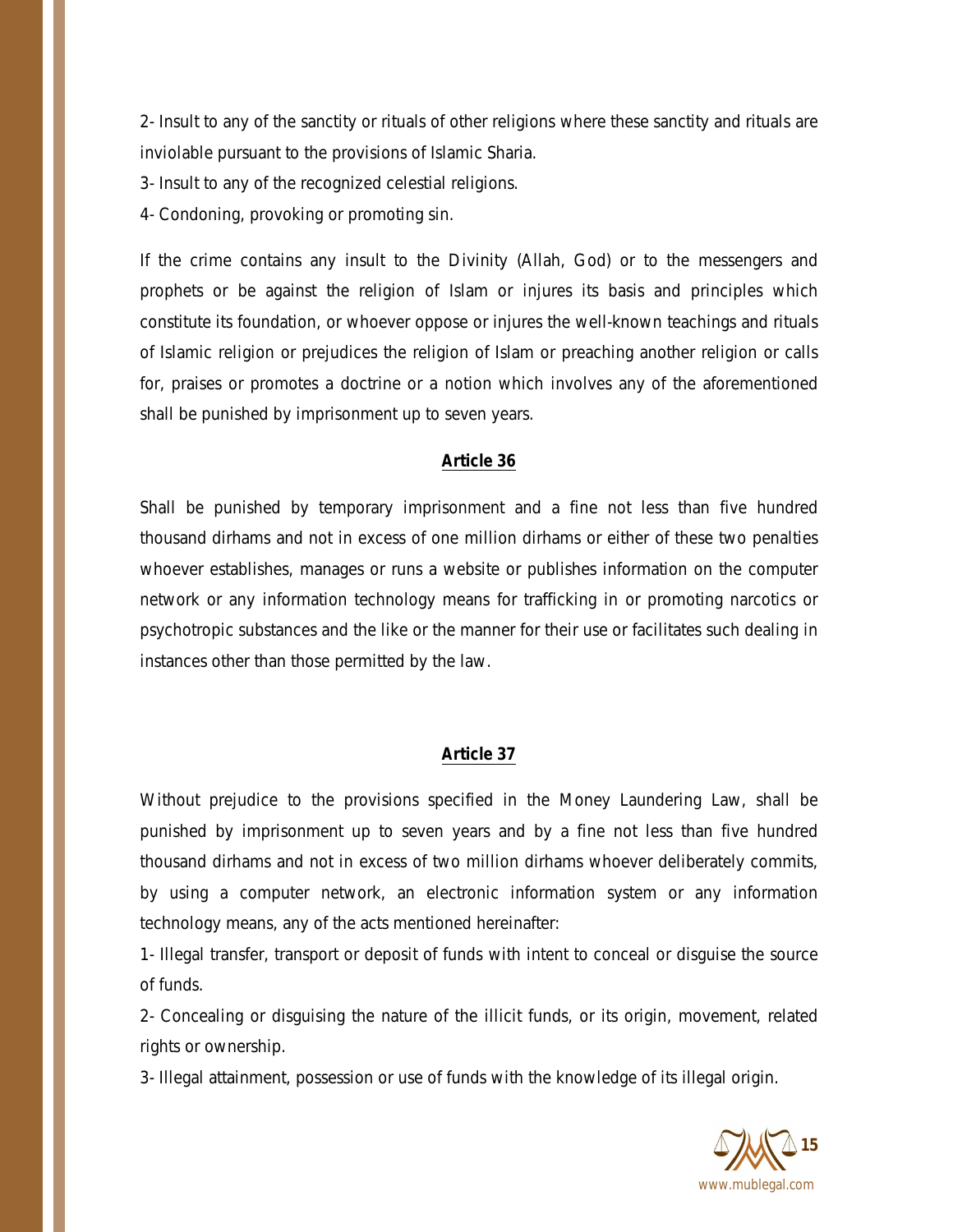Shall be punished by the same punishment whoever establishes, manages or runs a website or publishes information on a computer network or information technology means to facilitate or incites the commission of any of the acts specified in paragraph 1 of this Article.

# **Article 38**

Shall be punished by temporary imprisonment whoever provides any organizations, institutions, authorities or any other entities through the computer network or any information technology means any incorrect, inaccurate or misleading information which may damage the interests of the State or injures its reputation, prestige or stature.

# **Article 39**

Shall be punished by imprisonment and a fine or any of these two penalties any owner or operator of a website or computer network who deliberately and knowingly saves or makes available any illicit content or if he fails to remove or blocks access to this illicit content within the period determined in the written notice addressed by the competent authorities indicating the illegal content and being available on the website or the computer network.

# **Article 40**

Attempted misdemeanors specified in this Decree-Law shall be punished with half the penalty specified for the complete crime.

## **Article 41**

Without prejudice to the right of bona fide third-party, shall be ordered, in all instances, the confiscation of devices, programs or means used in the commission of any of the crimes specified in this Decree-Law or the money accrued thereof, or deletion of the information and statements or their killing, as to the closure of the domain or site in which any of these crimes is committed whether permanent closure or for a specified period as determined by court.

# **Article 42**

The court may decide deportation of a foreigner who is condemned in any of the crimes specified in this Decree Law upon execution of the punishment adjudged.

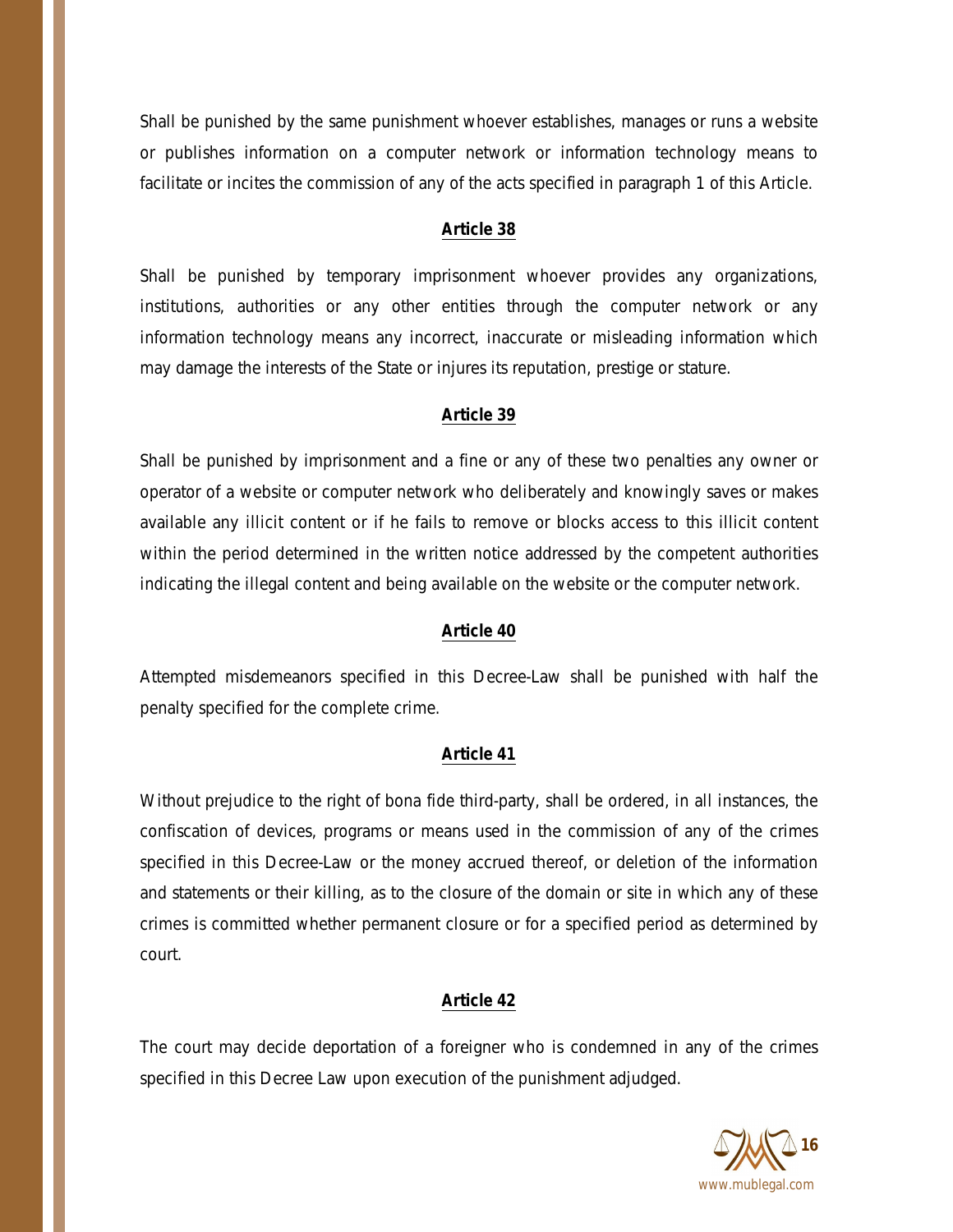#### **Article 43**

Without prejudice to the provisions of the penalties specified in this Decree-Law, the court may order to put the condemned under surveillance or control or orders his deprivation from the right to use any computer network or electronic information system or any other information technology means or place him in a rehabilitation center for a period which the court may deem appropriate.

#### **Article 44**

The crimes mentioned in Articles (4, 24, 26, 28, 29, 30 and 38) of this Decree-Law shall be considered as crimes against the State security.

Shall also be deemed as crimes against State security any crime specified in this Decree-Law if committed to the account or benefit of a foreign country or any terrorist group or illegal group, association, organization or body.

#### **Article 45**

Mitigation of or exemption from punishment may be ordered by the court, at the request of the public prosecutor, regarding criminals who have provided the judicial or administrative authorities with information in respect of any of the crimes relating to the State security pursuant to the provisions of this Decree-Law, where such a matter has resulted in the discovery of the crime, or proving the case against them or arresting any of them.

#### **Article 47**

Without prejudice to the provisions of chapter two of part two of book one of the Penal Code, the provisions of this Decree-Law shall apply to any person who has committed any of the crimes mentioned therein outside the country, if its object is an electronic information system, computer network, website or information technology means relates to the federal government or any of the local governments of the Emirates of the State or any authority or public institution owned by any of them.